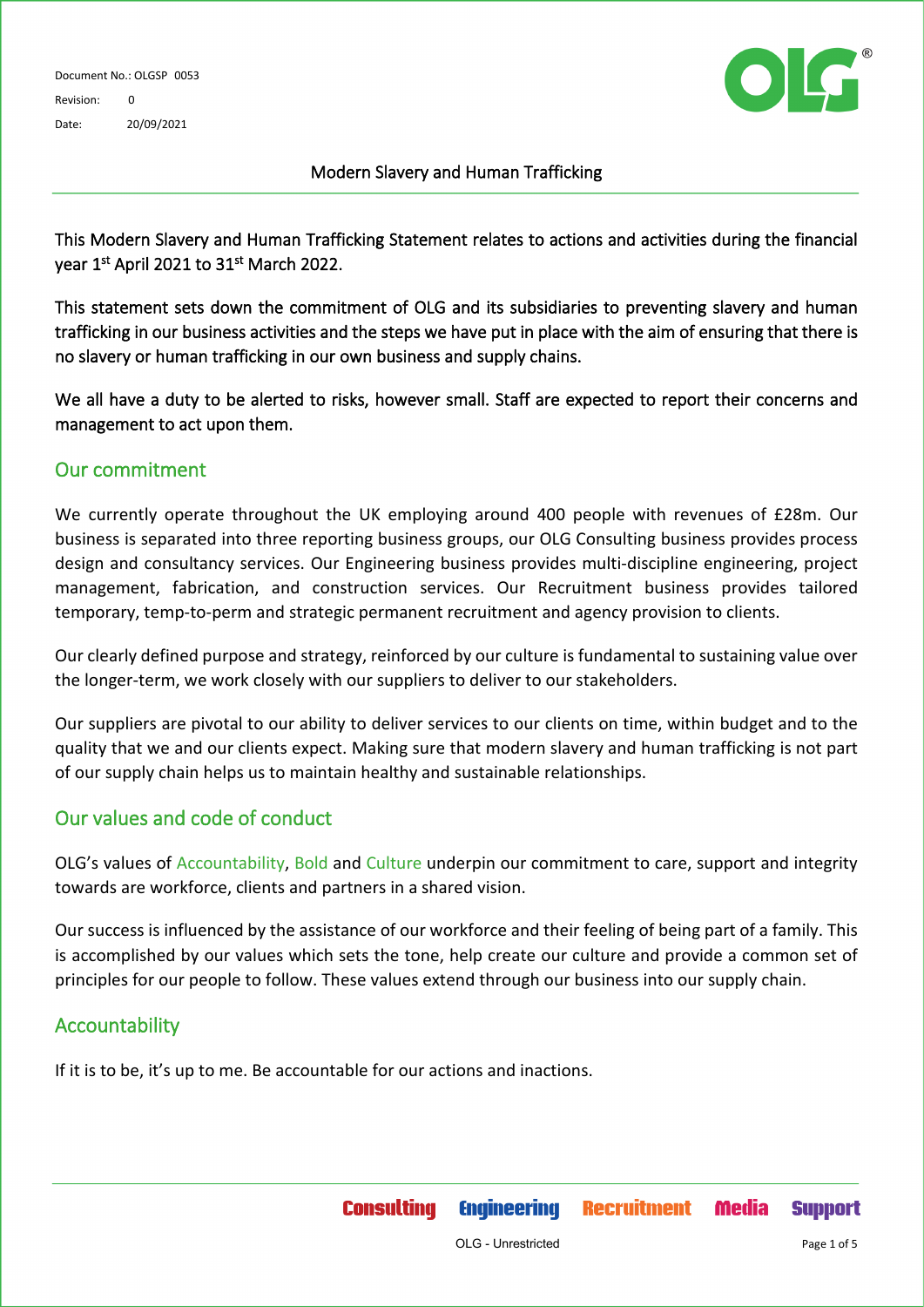Document No.: OLGSP 0053 Revision: 0 Date: 20/09/2021



#### Modern Slavery and Human Trafficking

## **Bold**

We continuously strive to use the latest research and technology to develop more efficient solutions to help our clients provide a sustainable future.

## **Culture**

We appreciate diversity and encourage different opinions.

At OLG, doing the right thing guides how we work and live. Our Code of Conduct, helps us meet our ethical and legal commitments ensuring we stay on track when there are questions or situations where the right course of action may be unclear. We strive to protect and enhance the human dignity of our personnel and everyone who has dealings with our Businesses. By following the Code, we maintain, strengthen and protect our reputation for adhering to both our values and legislative requirements.

In addition, our Supplier Code of Conduct aligns with our values and principles and sets the expectations of those we work with to meet OLG's ethical standards. We require our supply chain partners to adhere to these principles and expect them to enforce these principles upon their own supply chain.

#### Governance

The leadership for human rights issues including modern slavery and human trafficking comes from our Board of Directors. Accountability for managing human rights risks is shared across OLG functional and operational teams.

Our Human Rights policy, documents and affirms our commitment to upholding basic human rights. This policy is supported by related policies that address how we conduct business to maintain high standards of ethics and integrity, promoting dignity and respect for how we treat our people and with those we interact. OLG's Code of Conduct and Supplier Code of Conduct guides our approach to business and are reflected in all OLG policies and procedures as we continue to revise and strengthen our approach to protecting people.

### Assessing the risk of Modern Slavery

We recognise the services OLG provide in Project, Engineering and Recruitment services creates challenges and risks for the manifestation of human rights and modern slavery issues, that require dedication to identify and mitigate in our operations or of those we work with. Modern Slavery is captured in our group risk process and monitored through Board reporting.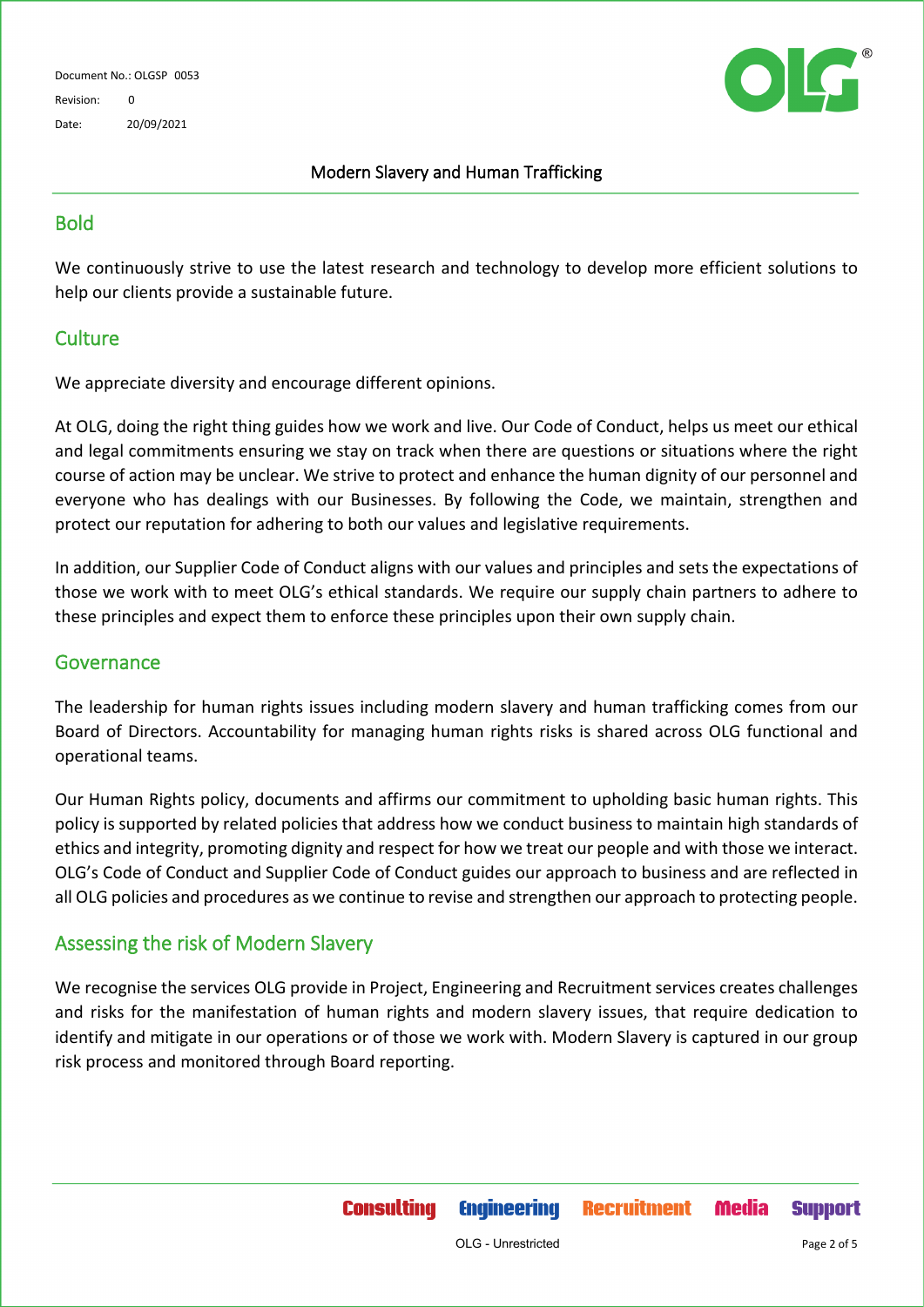

#### Modern Slavery and Human Trafficking

### Direct employment and temporary staff

Where we directly employ people, including temporary staff (excluding contractor personnel), OLG exercises the greatest control over employment and working conditions and the risk of modern slavery and/or human trafficking is regarded as low. This is due to the corporate governance processes, policies, and procedures we have in place to guide and protect our people. All our governance materials are aligned with both our Code of Conduct and Human Rights Policy, implemented to ensure that our employees have access to rights and conditions in line with all aspects of the Universal Declaration of Human Rights as adopted by the United Nations General Assembly within our sphere of influence, including but not restricted to:

- Equality and anti-discrimination policies
- Right to paid holidays
- Fair pay
- Safety and security
- Fair and just culture

### Indirect employment and supply chain

OLG's diverse service offering across multiple industries requires a flexible and responsive workforce, resulting in many different forms of contractual relationships. We recognise that third party labour, unlike our directly employed personnel, can give rise to differing standards in working conditions and compensation where we have, in some cases more limited control over our supply chain.

We continue to engage with our supply chain in the following ways:

| <b>Direct</b>   | Where we contract directly with and can mandate and require our suppliers and       |
|-----------------|-------------------------------------------------------------------------------------|
| Influence       | subcontractors and their sub-tiers to meet our Suppliers Code of Conduct            |
| Shared          | Where we manage contractors and other third parties who are contracted by our       |
| Influence       | customers, on their behalf, necessitating a collaborative approach                  |
| Procurement     | Where we procure on behalf of our customers, necessitating the need to work closely |
| <b>Services</b> | with our customers to build upon their controls and processes.                      |

We recognise the continually evolving nature and scale of our business brings significant challenges to our supply chain management systems and we are cognisant of the need to continually strengthen our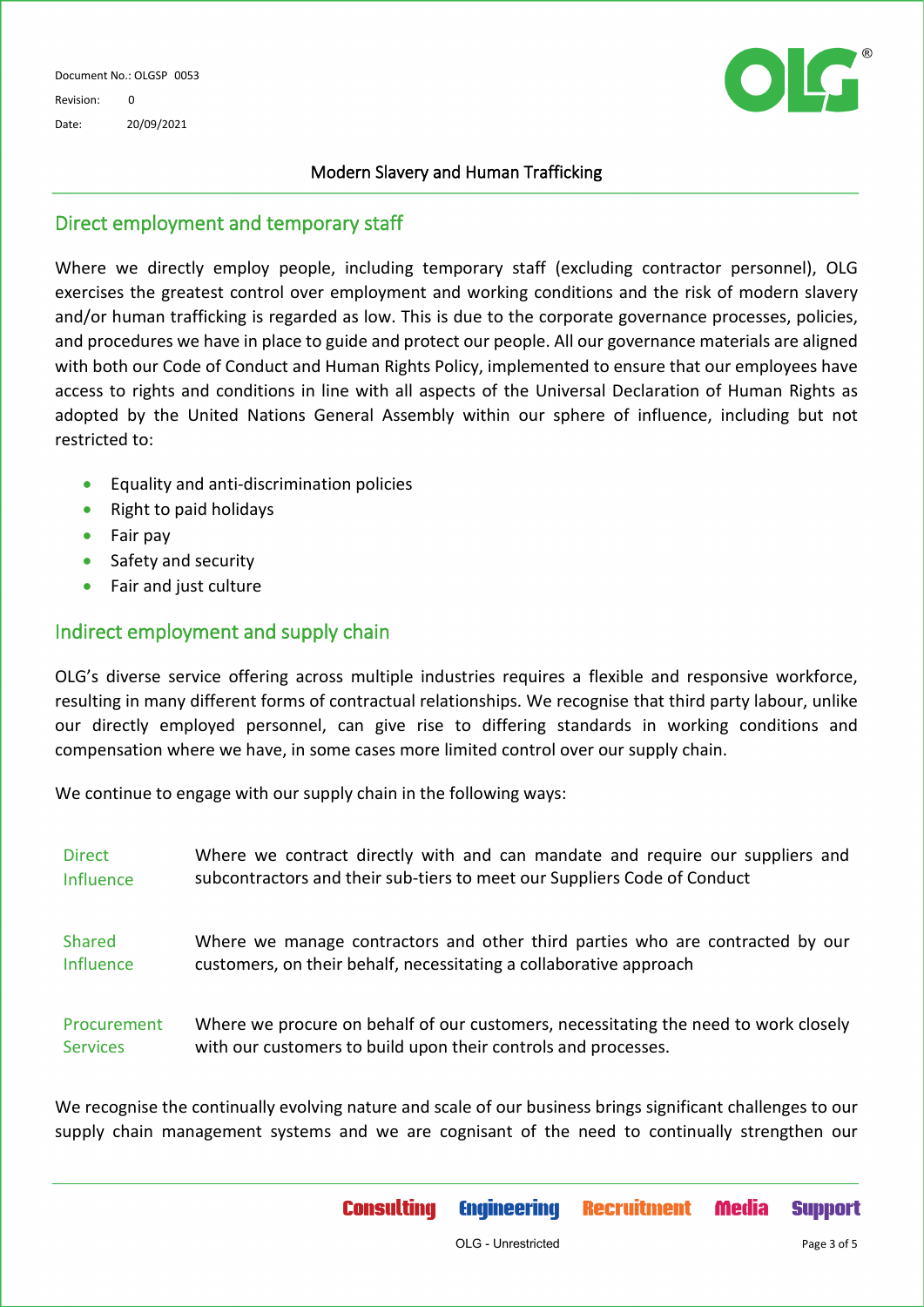Document No.: OLGSP 0053 Revision: 0 Date: 20/09/2021



#### Modern Slavery and Human Trafficking

approach to identify and mitigate the risks we face from modern slavery and human trafficking. In 2021 we renewed our commitment to ensuring our suppliers adopt the highest ethical standards of operation through their adoption of our Supplier Code of Conduct as well continuous development of our supplier due diligence processes that ensure we retain and enhance human rights components.

#### High Risk Activities

OLG has identified that the greatest risk for modern slavery and human trafficking exists in our third-party relationships, where contractors utilise recruitment agencies for the employment of low skilled personnel.

We are committed to ensuring that suppliers falling into this area of heightened risk are identified, assessed and monitored as part of our routine supply chain governance and approach to managing the risk from modern slavery and human trafficking.

### Due Diligence

Compliance with our Code of Conduct is mandatory for our directors, officers and employees as well as all contractors and consultants.

We encourage personnel to self-report in confidence any breaches of our code of conduct which includes human rights and modern slavery concerns.

In our supply chain, where OLG has direct control, we have established due diligence procedures designed to assist us in identifying supply chain partner risks and sets out our expectations as a partner. Where we work with our client's supply chin we collaborate to identify and mitigate potential modern slavery and human trafficking, sharing our processes to assist in addressing issues.

### **Training**

To ensure a good understanding of the risks of modern slavery and human trafficking in our business and supply chains, OLG publishes a range of materials on our Staff Portal aimed at ensuring all personnel are aware of how to spot the signs of modern slavery and human trafficking and how to report any concerns.

This statement was approved by the board of directors on 20<sup>th</sup> September 2021.

Name: Stephen Laird Position: Company Secretary Date: 20<sup>th</sup> September 2021

**Support**